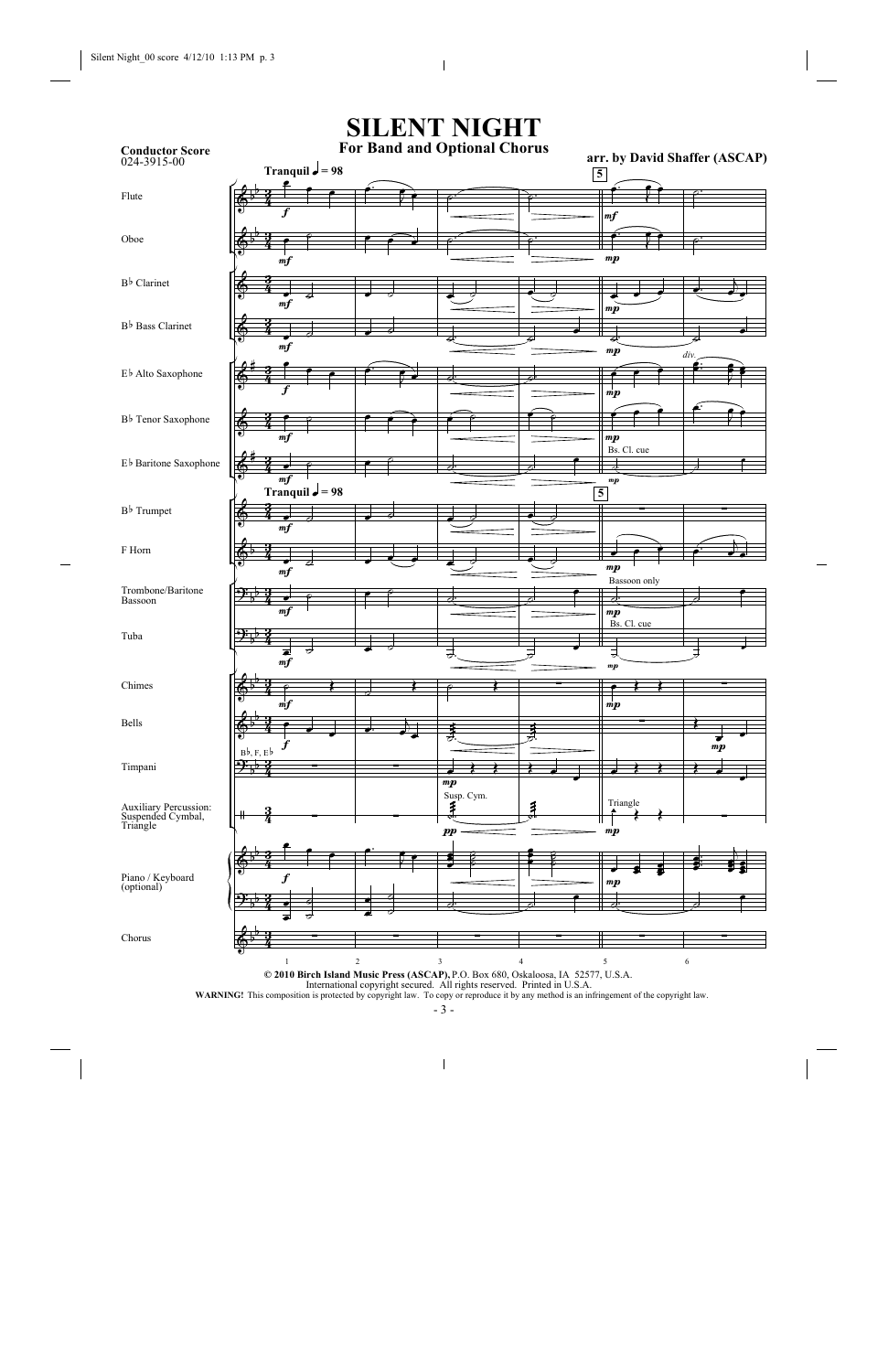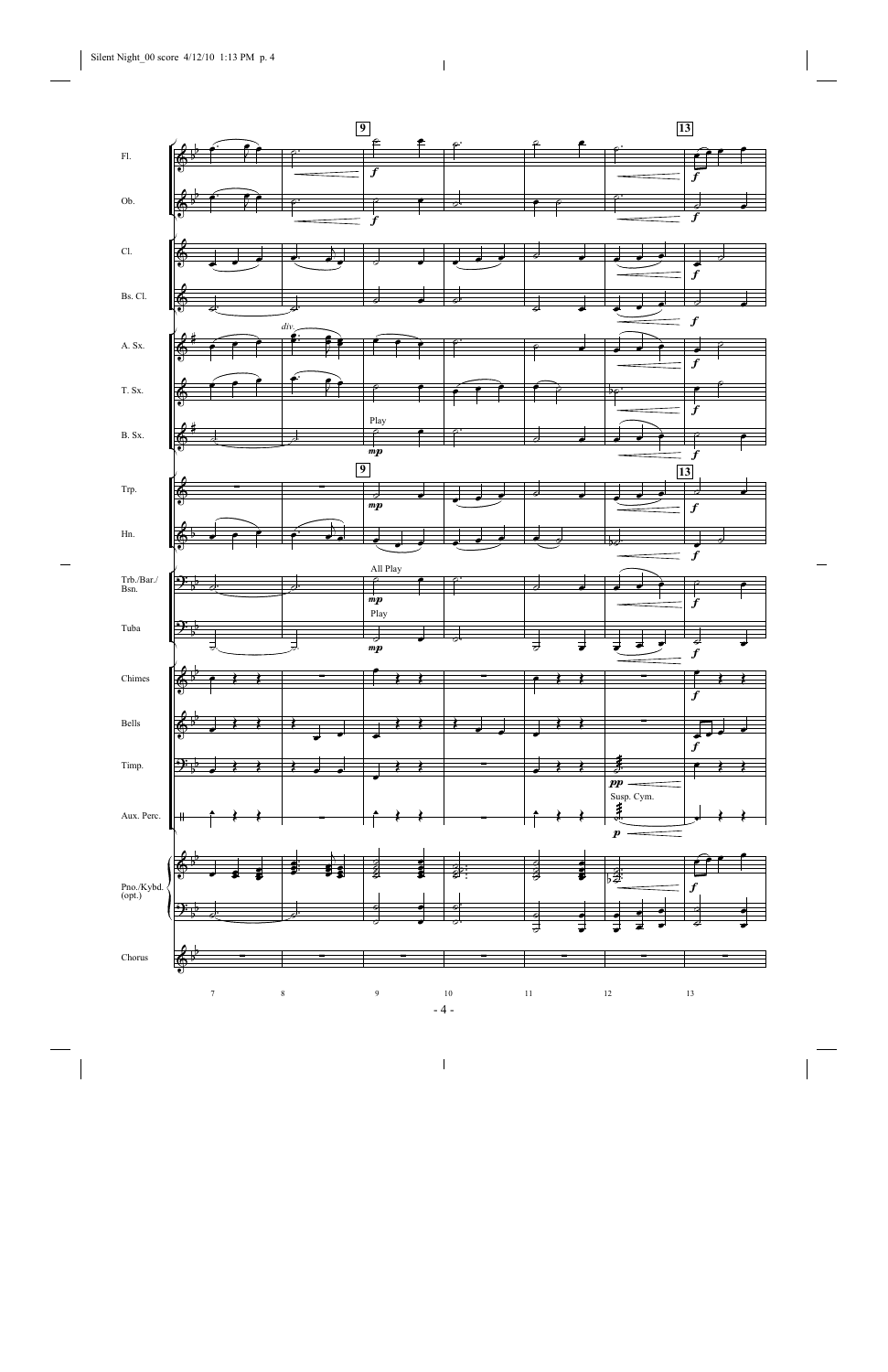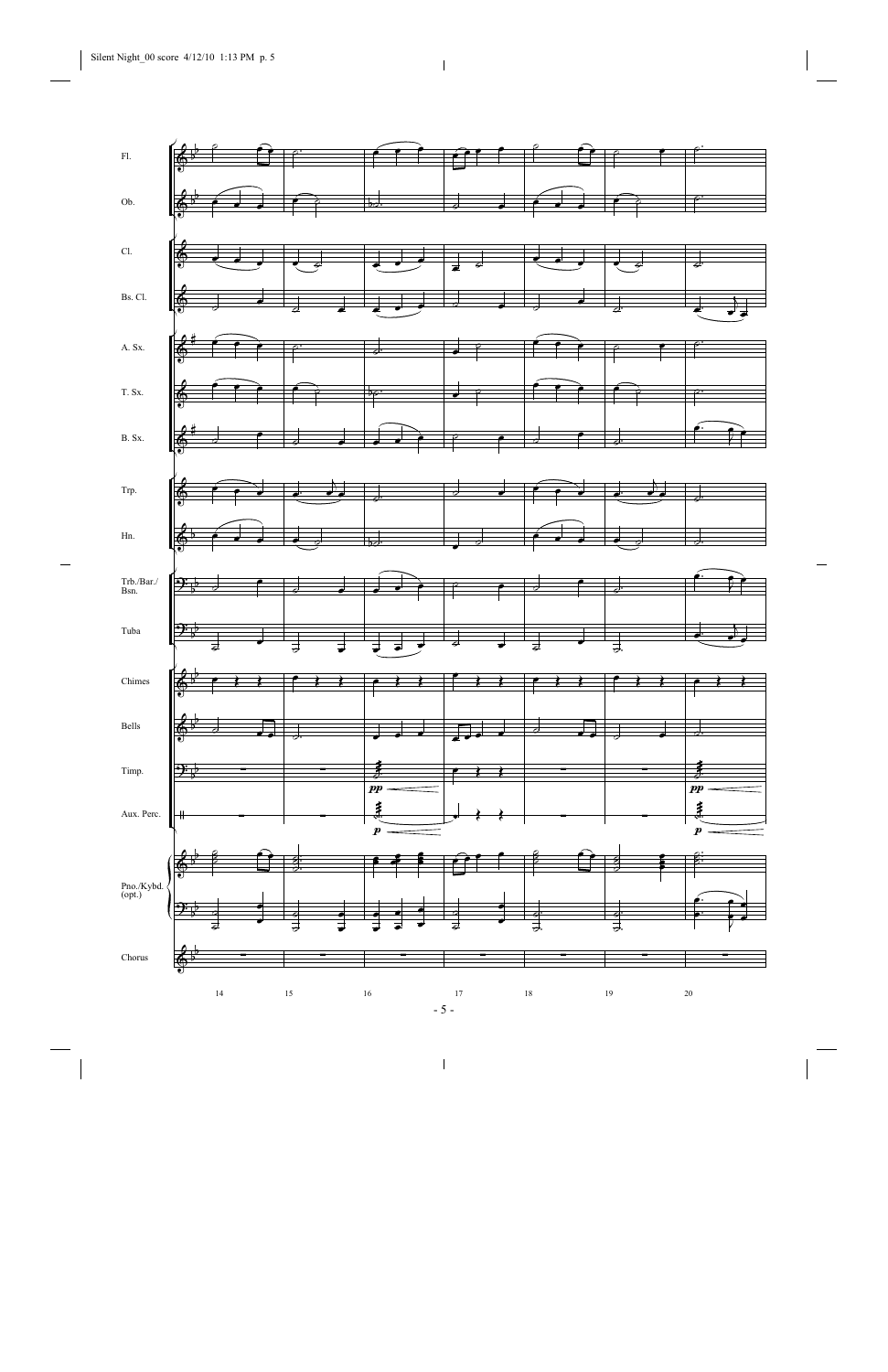

- 6 -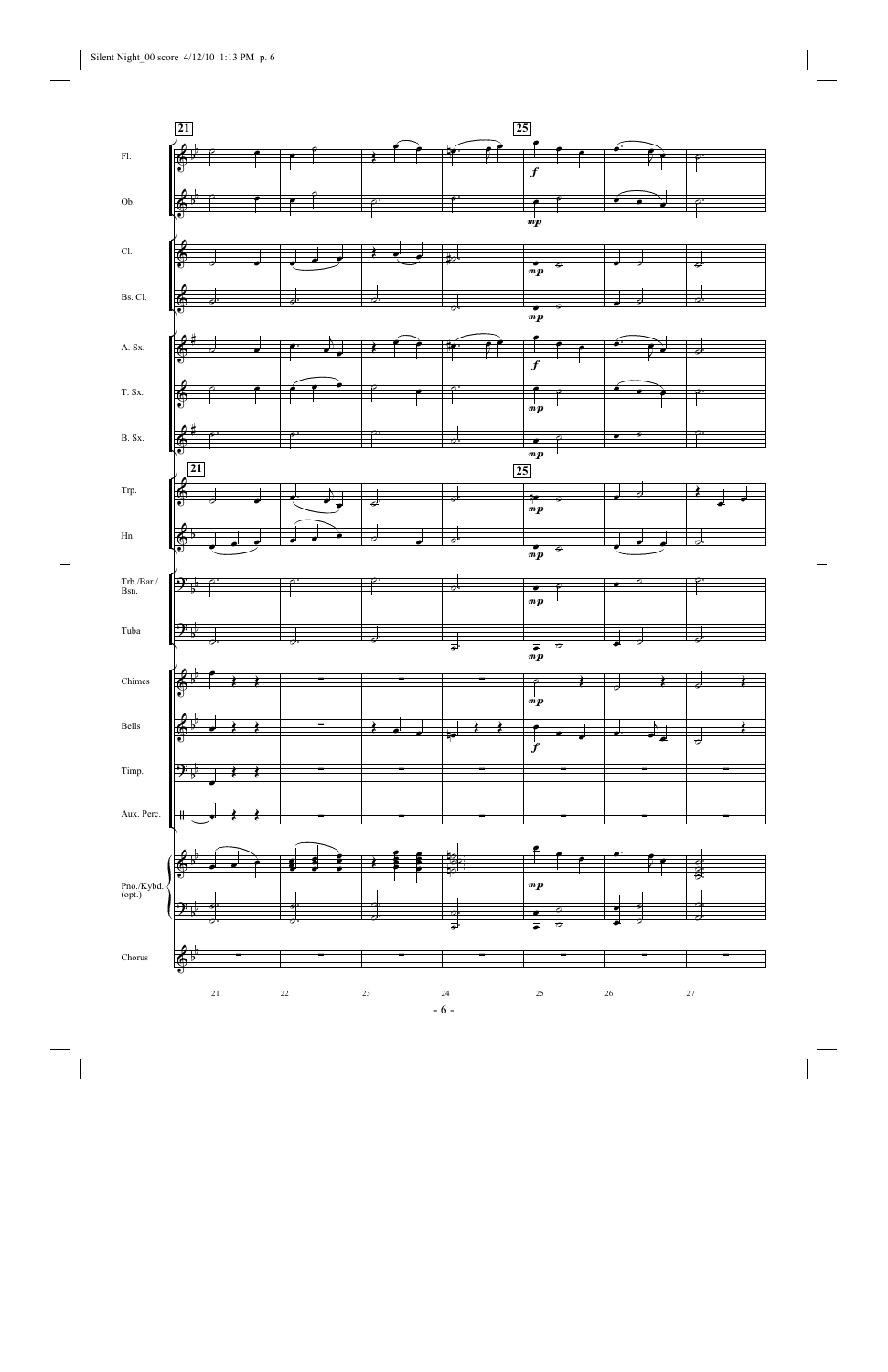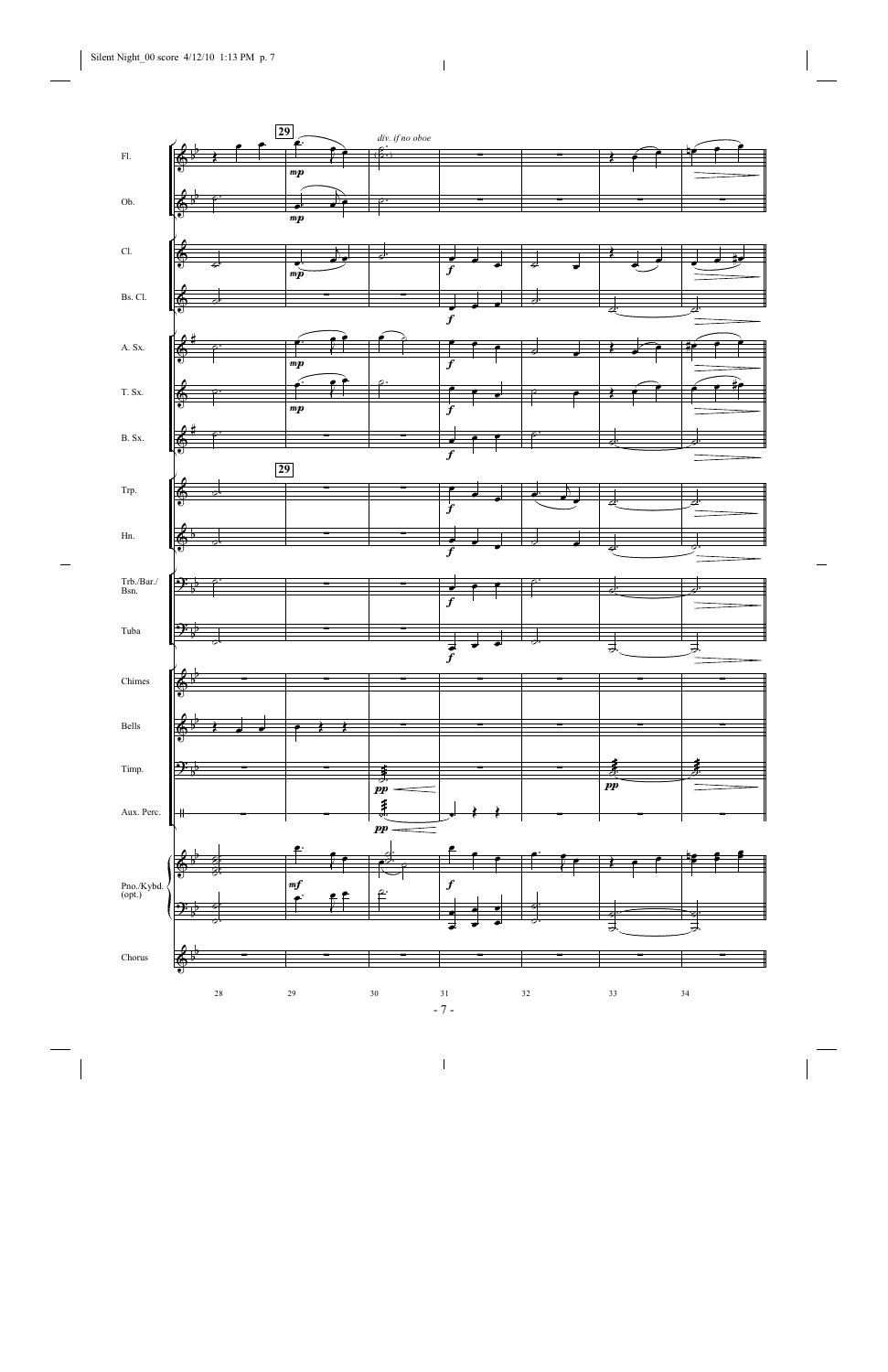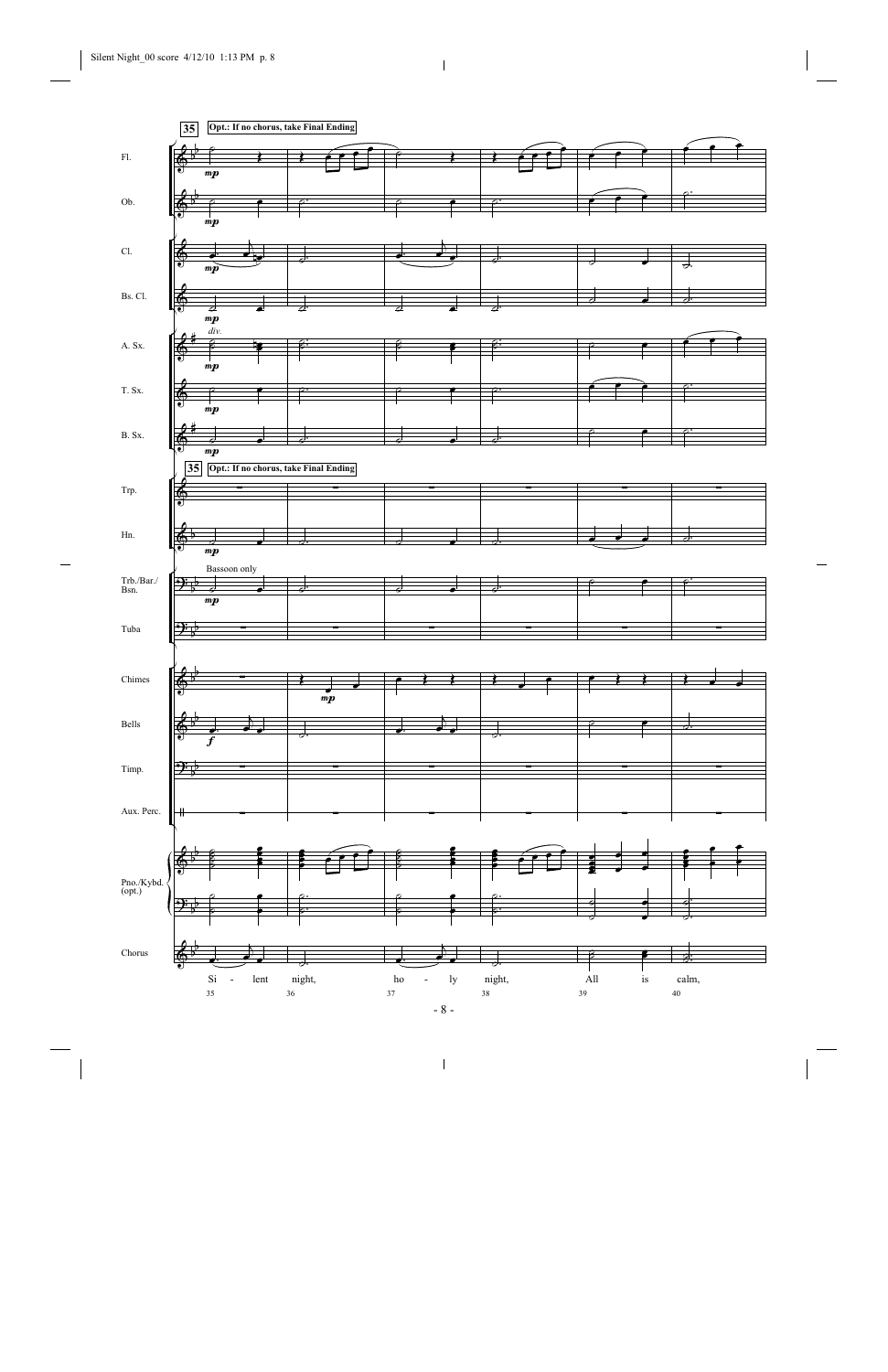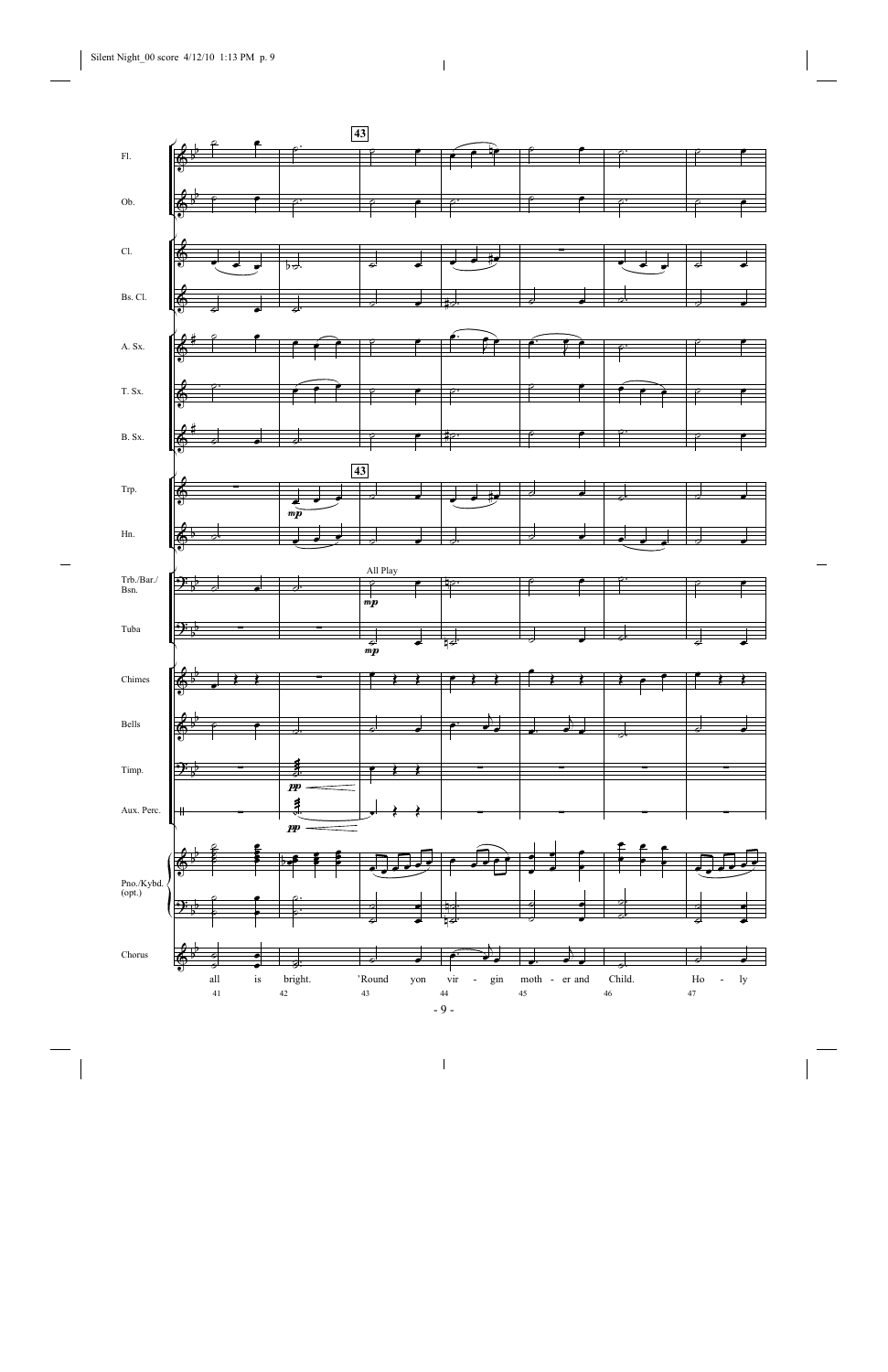